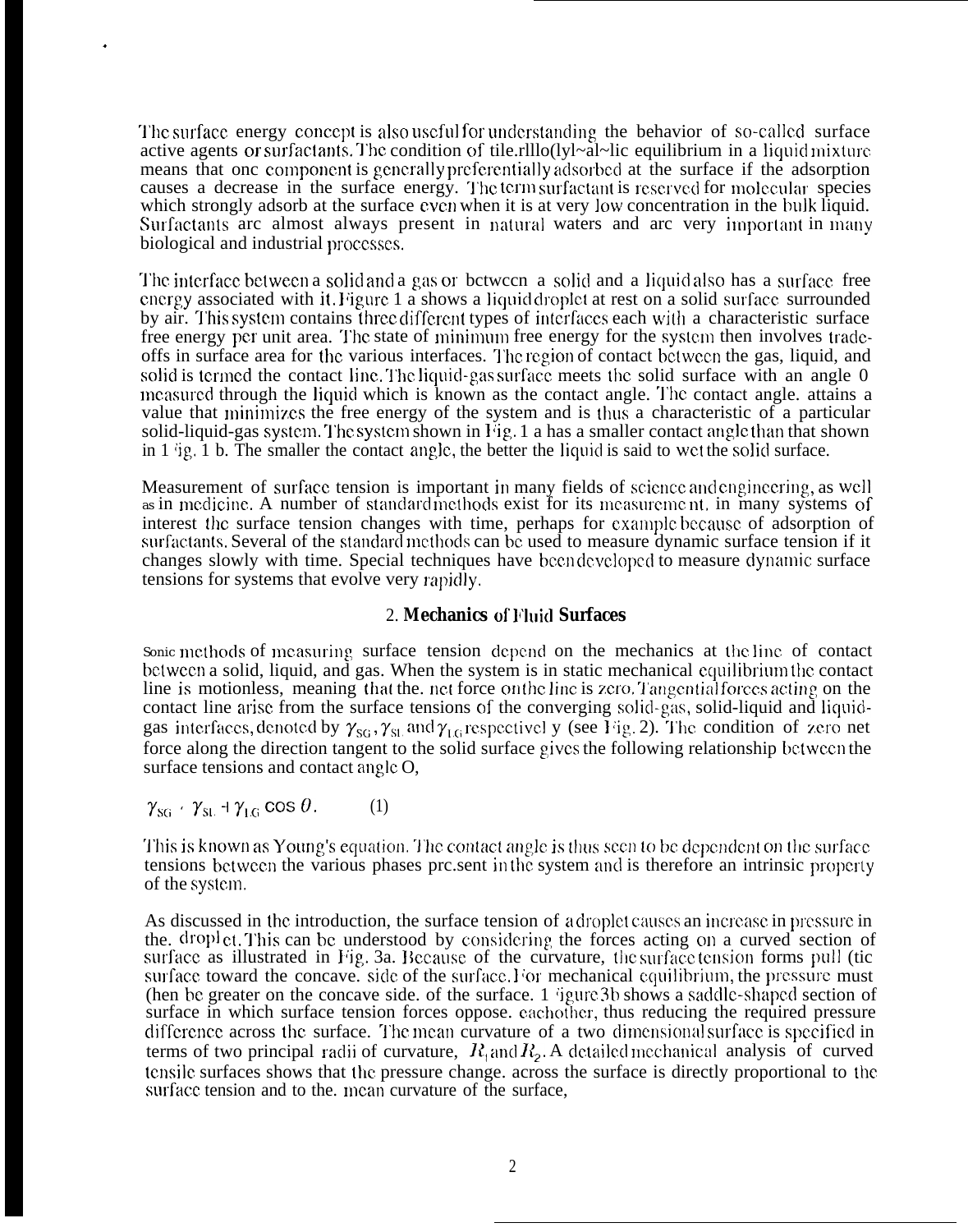$$
P_{\rm A} - P_{\rm B} = \gamma \left( \frac{1}{R_{\rm i}} + \frac{1}{R_{\rm 2}} \right), \qquad (2)
$$

where  $\gamma$  is the surface tension and the quantity in brackets is twice the mean curvature. The sign of the radius of curvature is positive if its center of curvature lies in phase **A ancl** negative if it lies in phase  $B$ . Eq. (2.) is known as the Young-1 aplace equation and the pressure change across the interface is termed the Laplace pressure. Measurement of the Laplace pressure for a surface of known curvature then allows a determination of the surface tension.

Several methods of surface tension measurement are based on measurement of the static shape of an axisymmetric drop or bubble or on the point of mechanical instability of such drops or bubbles, in a gravitational field a drop or bubble which is attached to a solid support assumes a non spherical shape. Figure 4a shows the shape of a hanging droplet, also known as a pendant drop, and Fig. 4b shows a so-called sessile drop. The reason for the deviation of the shape from that of a sphere can be understood from <sup>Eq.</sup> (2). The hydrostatic pressure changes with depth more rapidly in a liquid than in a gas. The pressure difference across the surface of a pendant drop in air therefore increases from top to bottom requiring an increase in the mean curvature of the surface according to Eq.  $(2)$ . The drop in Fig. 4a has a neck at the top which means that the two principal radii of curvature have opposite signs and cancel to some extent. At the bottom of the drop the radii of curvature have. the same sign thus making the mean curvature larger. The Young-I .aplace equation can be written as a differential equation in terms of the interface position for an axisymmetric surface. in a gravitational field as

$$
\frac{2}{b} \frac{\gamma}{\Delta \rho g z} = \gamma \left[ \frac{1}{\phi (1 + \phi_z^2)} v^2 - \frac{\phi_{zz}}{(1 + \phi_z^2)^{3/2}} \right].
$$
 (3)

where  $\phi$  is the distance of the surface from the symmetry axis as a function of the vertical position z, b is the radius of curvature at the apex of the drop or bubble,  $\Delta\rho$  is the density difference between the two fluid phases, , and  $g$  is the acceleration of gravity. Numerical integration of  $l$ <sup>i</sup>q. (3) allows one to compute the shape of an axisymmetric fluid interface. {comparison of computed shapes with experimentally measured shapes of drops or bubbles is a useful method of measuring surface tension. Eq.  $(3)$  can be made non dimensional by dividing through by  $\gamma$  /b. The resulting equation contains only one parameter,  $\beta = \Lambda \rho g b^2 / y$ , which is called the Bond number. The shape of an axisymmetric drop, bubble, or meniscus depends only on this one dimensionless parameter. The Bond number can also be written as  $\beta = 2 b^2/a^2$ where  $\alpha = \sqrt{2\gamma/\Delta\rho g}$  is known as the capillary constant and has units of length.

Several dynamic methods of measuring surface tension arc based on capillary waves. Capillary waves result from oscillations of the liquid surface for which surface tension is the restoring force. The frequency of the surface oscillation is thus dependent on the surface, tension and wavelength. Very low amplitude capillary waves with a broad range of frequencies arc always present on liquid surfaces owing to thermal fluctuations. Larger amplitude capillary waves can be excited by purposely perturbing the surface.

## **3. !%andarcl Methods and instrumentation for Surface '1'ension Mmsuremcnt**

A number of commonly used methods of measuring surface tension exist. The choice, of a method depends on the system to be studied, the degree of accuracy required, and possibly on the ability to automate the measurements. in the discussion that follows, these methods are grouped according to the kind of instruments used in the measurements. Since the information presented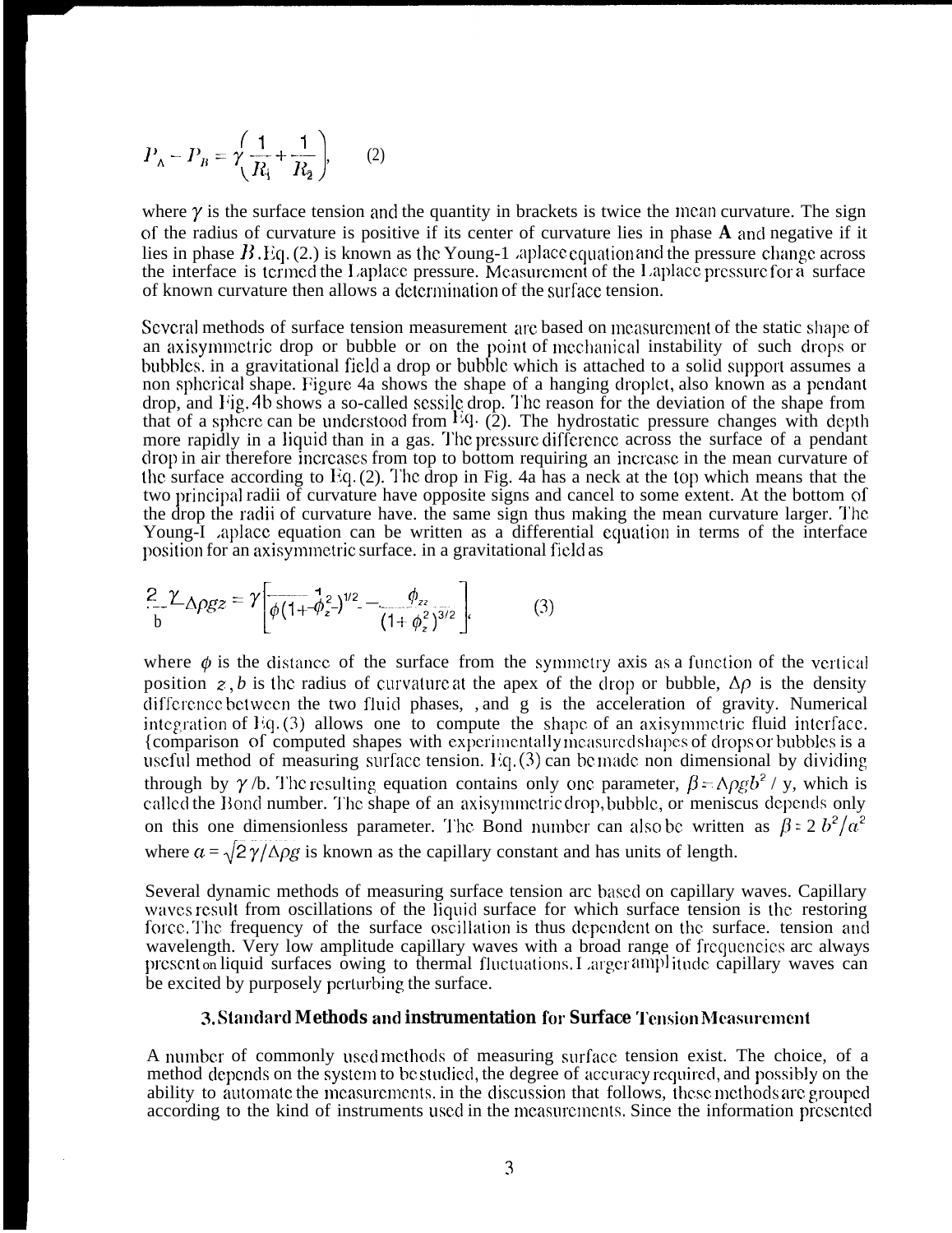for each method is nccessarily brief, readers who arc interested in constructing their own apparatus should consult the more detailed treatises in references [1]-[4]. A list of commercially available instruments is given in '1'able 1 together with vendor names and approximate, 1996 prices.

# **Capillary rise method**

If a thoroughly clean glass capillary tube with a very uniform diameter of less than 1 mm is brought into contact with the surface of a liquid in a container fat least 8 cm diameter, and if the liquid wets the tube material with an angle of less than  $90^\circ$ , then the liquid is drawn up into the tube as shown in Fig. 5a, in order to make accurate surf rface tension measurements by this method the liquid must wet the tube with a contact angle of  $0^\circ$ . The surface tension is directly proportional to the height of rise,  $h$ , of the liquid in the tube relative to the flat liquid surface in the larger container. By applying Eq.  $(2)$  to the meniscus in the capillary tube, the. following relationship is obtained:

$$
\Delta \rho gh = \frac{2\gamma}{b}, (4)
$$

where. b is the radius of curvature at the center of the meniscus and  $\Delta \rho$  is the density difference between liquid and gas. For small capillary tubes, b is well approximated by the radius of the tube itself. For larger tubes or for increased accuracy, the value of  $b$  must be corrected for gravitational deformation of the meniscus (p. 12 of  $[1]$ ). This method is primarily useful for pure liquids and is capable of high accuracy at relatively low cost.

# Wilhelmy plate / du Noüy ring methods

Measurement of the pull of a liquid surface directly on a solid object is the basis for two of the standard methods discussed here. In the Wilhelmy plate method the solid object is a flat, thin plate which the test liquid s11ouIcI wet with a zero contact angle. The plate is suspended vertically from a delicate balance which is zeroed with the plate suspended in air. The test liquid is brought into contact with the bottom of the plate, causing the plate to be pulled down into the liquid by the surface tension force. The force applied to the plate from above is then increased to bring the bottom edge of the plate level with the flat surface of the liquid  $(Fig. 5b)$ . This avoids the necessity to make buoyancy corrections to the measurement. The surface tension is computed from the force measurement, *f<sub>,</sub>* using

$$
\gamma: f\cos\theta/[2(l+t)], \qquad (5)
$$

where *l* is the. length of the plate and *t* is its thickness. The contact angle O is often assumed to be zero for common liquids on clean glass or platinum plates but onc should be swam of the error caused by non-zero contact angle. No other correction factors arc necessary for this method and the fluid density does not need to be known.

The du Notty ring method is known as a maximum pull method of which there arc several variations. The technique is to contact the liquid surface with a ring and then measure the force continuously as the surface is lowered until a maximum force,  $f_{\text{max}}$ , is recorded. The maximum force typically occurs just before the ring detaches from the surface. The surface tension is obtained from the formula

$$
\gamma \colon (f_{\max} / 4 \pi R) \cdot F(R^3/V, R/r), (6)
$$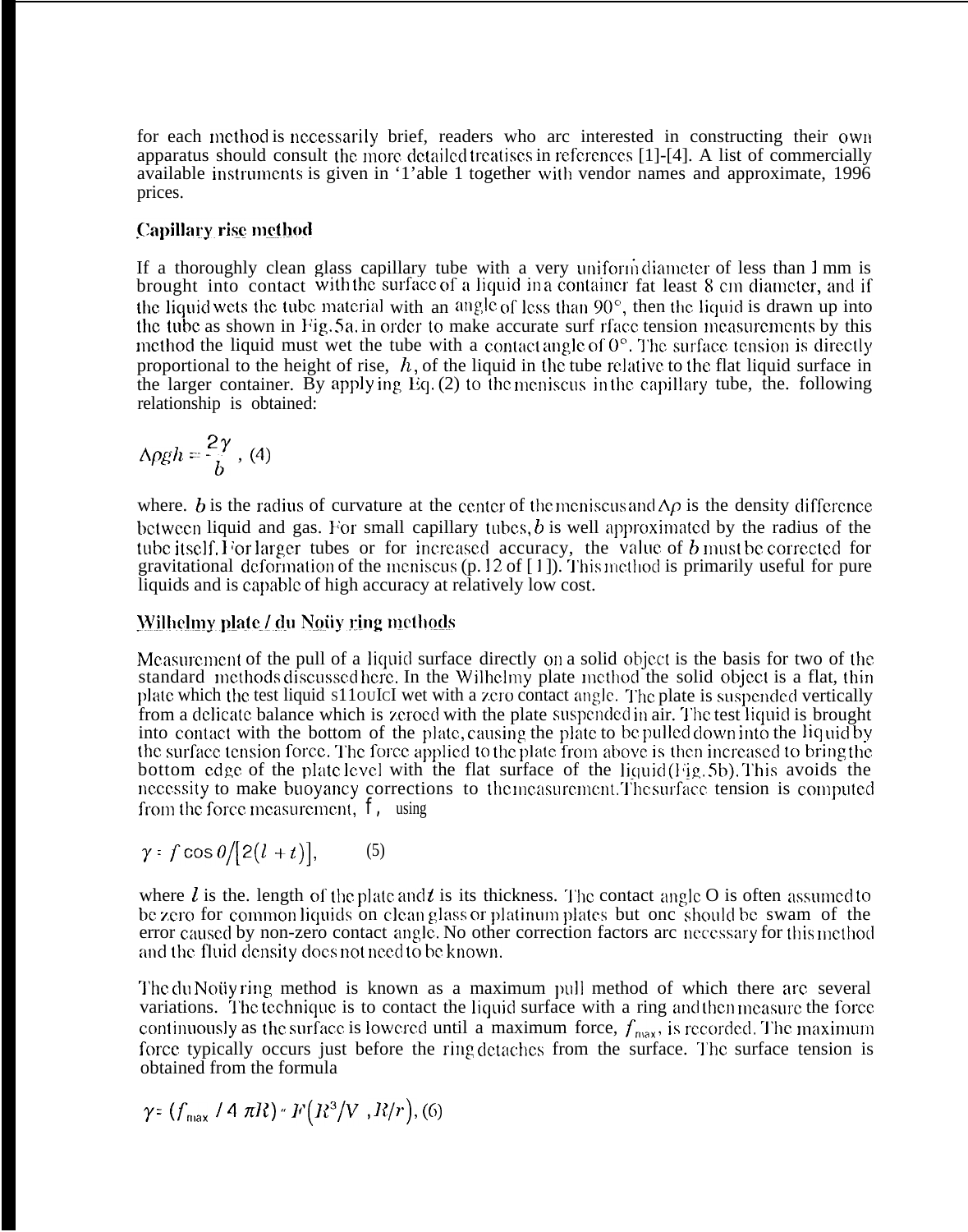where  $R$  and r are the radii of the ring and wire respectively as indicated in Fig. 5c,  $V$  is the volume of liquid raised by the ring, and F is a correction factor ( $\vec{F}$  is tabulated in Table 5, p. 132 of [4]). The du Notiy ring method requires knowledge of the liquid density, *p]*,, in order to determine V from  $V = f_{max}/p_{\rho}$ . This method requires the liquid to wet the ring with zero contact angle and is not suitable for solutions which attain surface equilibrium slowly.

A single instrument is normally capable. of performing either Wilhelmy plate or du Notiy ring measurements. Some commercially available instruments can perform the complete measurement procedure automatically. Computer interfacing with a Wilhelmy plate instrument allows automatic data logging which can bc used to follow changes in surface tension with time in surfactant solutions.

## **Maximum bubble pressure method**

The maxi mum bubble pressure method (M BPM) i nvolves direct measurement of the pressure in a bubble to determine the surface tension. A tube is lowered to a depth  $t$  in the test liquid and gas is injected to form a bubble at the tip of the tube as shown in Fig. 5d. The increase in bubble pressure,  $P_b$ , over ambient pressure,  $\hat{P}_a$ , arising from the interface is given by the sum of a hydrostatic pressure and Laplace pressure,

$$
\delta p = P_b - P_a - \Delta \rho g t = \Delta \rho g Z_B + 2\gamma / b. \tag{7}
$$

As a new bubble begins to form  $Z<sub>B</sub>$  increases while *b* decreases resulting in an increase in pressure in the bubble. Ultimately  $b$  increases as the bubble grows larger thus reducing the pressure. The pressure in the bubble thus reaches a maximum when  $\delta p$  reaches a maximum which in turn can be theoretically related to the surface tension.  $\Gamma$  quat ion (7) can be rewritten in non d imensional form as follows:

$$
\frac{r}{X} = \frac{r}{b} + \frac{r}{a} \frac{Z_n}{b} \left(\frac{\beta}{2}\right)^{1/2},
$$
 (8)

where r is the tube radius, *X* is a length defined as  $X = 2 \gamma / \delta p_{\text{max}}$ , *a* is the capillary constant, and  $\beta$  the. Bond number. The dimensionless quantity r/X depends *only* on r/a, the relationship being determined by numerical solutions of  $Hq.$  (3). Tabulations of this relationship together with Eq.  $(8)$  are used to calculate the surface tension by an iterative procedure (p. 18 of [1]), The standard MBPM requires a knowl edge of the fluid densities, tube radius, and depth of immersion of the tube.

A differential MBPM uses two tubes of different diameters immersed to the same depth. The difference in the maximum bubble pressure for the. two tubes,  $Al'$ , is measured which climinates the need to know the immersion depth and makes the method less sensitive to errors in the. knowledge of the liquid density. For the differential M  $BP^M$ , surface tension is computed from (See [5])

$$
\gamma = A\Delta P [1 + (0.69 r_2 \rho_L / \Delta P)], \qquad (9)
$$

where  $r_2$  is the radius of the larger tube,  $\rho_L$  is the liquid density, and A is an apparatus dependent constant which is determined by calibration with several standard liquids [6].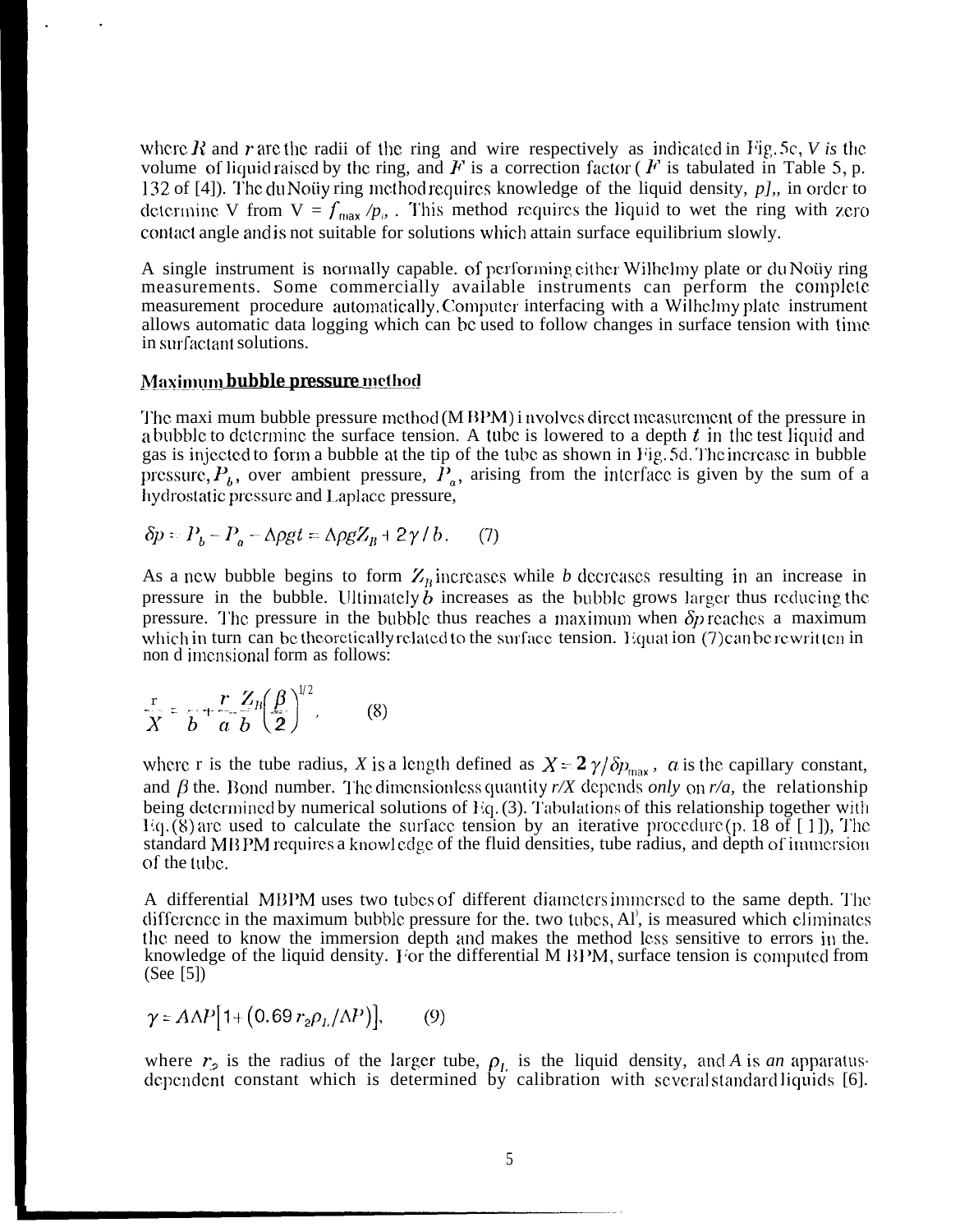Automated MBPM units are commercially available (Table 1) including one which allows for on-line process measurements under conditions of varying temperature and pressure.

# Pendant-/Sessile-drop methods

The shape of an axisymmetric pendant or sessile drop  $(Fig. 4)$  depends on only a single parameter, the Bond number, as discussed above. The Bond number is a measure of the relative importance of gravity to surface tension in determining the shape of the drop. For Bond numbers near zero, surface tension dominates and the drop is nearly spherical. For larger Bond numbers the drop becomes significantly deformed by gravity. In principle the method involves obtaining an image of the drop and comparing it 10 theoretical shapes obtained by integrating, Iiq, (3) for various values of  $\bar{\beta}$  and b. Once  $\bar{\beta}$  anti b have been determined from shape comparison, the surface tension is calculated from:

$$
\gamma = \Delta \rho g b^2 / \beta. \tag{9}
$$

in practice, the method of shape comparison has traditionally involved the manual measurement of several characteristic dimensions (see Fig. 4) of the drop from a photographic print. A ratio formed from these characteristic dimensions is correlated to a shape factor which, together with onc of the absolute dimension measurements, is used to calculate the surface tension (p. 27 of  $[3]$ , $[7]$ ). This method is quite accurate but very tedious and time-consuming, in recent years the whole procedure has been automated using digital imaging and computer analysis of these images. I 'epically several hundred coordinates on the edge of the drop arc located by computer analysis of the digital image and then  $Eq. (3)$  is solved numerically for various values of the parameters  $\beta$  and  $\overline{b}$  until a best fit to the experimental edge points is found [8]. A digital image of a pendant drop can be analyzed for surface tension on a desktop computer in onc or two seconds *[9].*

# *<u>Drop* weight / volume methods</u>

A pendant drop will become unstable and detach from its support if it grows too large. The weight of the detached portion is related to the sLu'face tension of the fluid by

$$
\gamma = (mg/r) \quad \cdot F(r/V^{\gamma/3}), \text{ (10)}
$$

where  $mg$  is the weight of the detached drop, r is the radius of the tip from which the drop hangs and *V* is the volume of the detached drop. An empirical correction factor,  $F$ , is tabulated as a function of  $r/V^{1/3}$  (p. 49 of [3]). For Eq. (10) to apply, drops must be formed slowly. Measurements typically involve weighing the. accumulated liquid from a large number of drops to determine the average weight pcr drop. The density of the fluid must be known in order to determine the drop volume and then obtain the factor  $F$ , Another method involves measuring the volumetric flow rate of liquid to the tip while counting the drops. The density of the fluid must also be known in order to determine the drop weight. The latter method allows for automat ion of measurements  $[1 0]$ .

# **Spinning d rop method**

The spinning drop method is a shape-measurement method similar to the pendant and sessile drop methods. However the deformation of the drop in this case is caused by radial pressure gradients in a rapidly spinning tube. This method is normally used for measuring interfacial tensions between immiscible liquids. A horizontal glass tube with sealed ends is filled with the more dense liquid through a filling port. The tube is then spun about its axis while a drop of the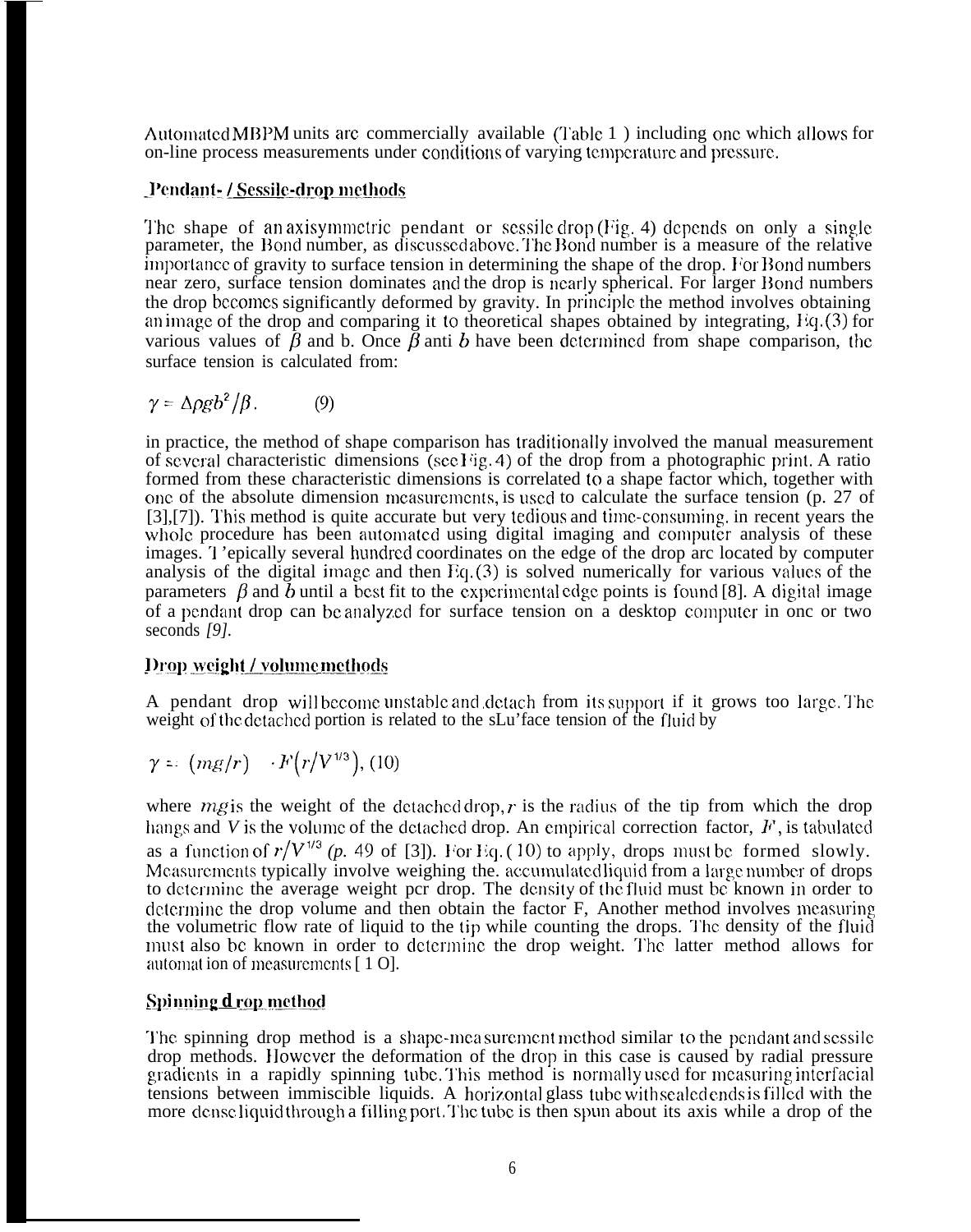lower density liquid is injected into the tube. 'l'he pressure in the outer liquid increases from the center of the tube toward the walls as a result of the spinning motion. The pressure gradient forces the drop to move to the center of the tube and causes it to elongate, while surface tension opposes elongation. Measurement of the maximum drop diameter,  $2r_{\text{max}}$ , and length,  $2h_{\text{max}}$ , together with the angular velocity of rotation,  $\Omega$ , allows for calculation of the surface tension according to (see  $[11]$ )

$$
y = \frac{\left(1r_{\ell}r_{\text{max}}\right)^3}{2r_{\text{max}}^2} \Delta \rho \Omega^2, \qquad (11)
$$

where  $r_{\text{max}}^*$  is correlated to the aspect ratio  $r_{\text{max}}/h_{\text{max}}$ . The spinning drop method is particularly suited for measuring ultalow interfacial tensions ( $10-2$  to  $10-4$  mN/m).

# Specialized methods

## Dynamic surface tension

in an aqueous solution of soluble surfactant, the surface tension decreases following creation of new surface area because of adsorption of surfactant molecules. Surfactant adsorption kinetics can be studied by measuring the change in surface tension with time. For a dilute solution, the rate of change of surface tension is often slow enough that automated versions of static methods such as the Wilhelmy plate or pendant drop methods can be used to follow the change in surface tension. In concentrated solutions in which large changes in surface tension can occur within a fraction of a second following surface creation, a dynamic method must be applied. A liquid jet issuing from an elliptical orifice has stationary waves on its surface, the wavelength of which arc related to the surface tension. This oscillating jet method has been used to measure surface tension for surface ages as low as **0.6** ms [12], A dynamic version of the maximum bubble pressure method has been applied to measure dynamic surface tension at surface ages clown to  $0.1 \,\mathrm{ms}$  [13].

## **Surface viscoclasticity**

A liquid surface covered by a monolayer of surfactant exhibits viscoclastic behavior. in addition to surface tension, the surface rheology is characterized in terms of dilatational and shear elastic modulias well as dilatation] and shear viscosities. The dilatational properties in particular are important in a variety of situations from foam stability to the functioning of the human lung. Surface dilatation] elasticity is proportional to the change in surface tension for a given change in surface area. 'l'his elasticity is seen to depend on the rate of change of surface area for both soluble and insoluble surfactant monolayers which indicates that relaxation processes arc active. These relaxation processes give rise to the. surface dilatational viscosity. 1 'or the case of soluble surfactants, onc of the relaxation processes is the adsorption or desorption of molecules at the surface. The equilibrium dilatational elasticity of an insoluble monolayer can be measured by slowly expanding or compressing the monolayer in a Langmuir trough while monitoring the surface tension with a Wilhelmy plate apparatus [14].

Studies of surface rheology at high rates of surface expansion or compression arc of interest for both soluble and insoluble surfactants. Methods for studying dilatational viscoclastic properties include transverse and longitudinal capillary wave methods [ 15- 18], a modificcl maximum bubble pressure method  $[19]$ , and the oscillating bubble method  $[20,21]$ .

# Measurements at extremes of temperature and pressure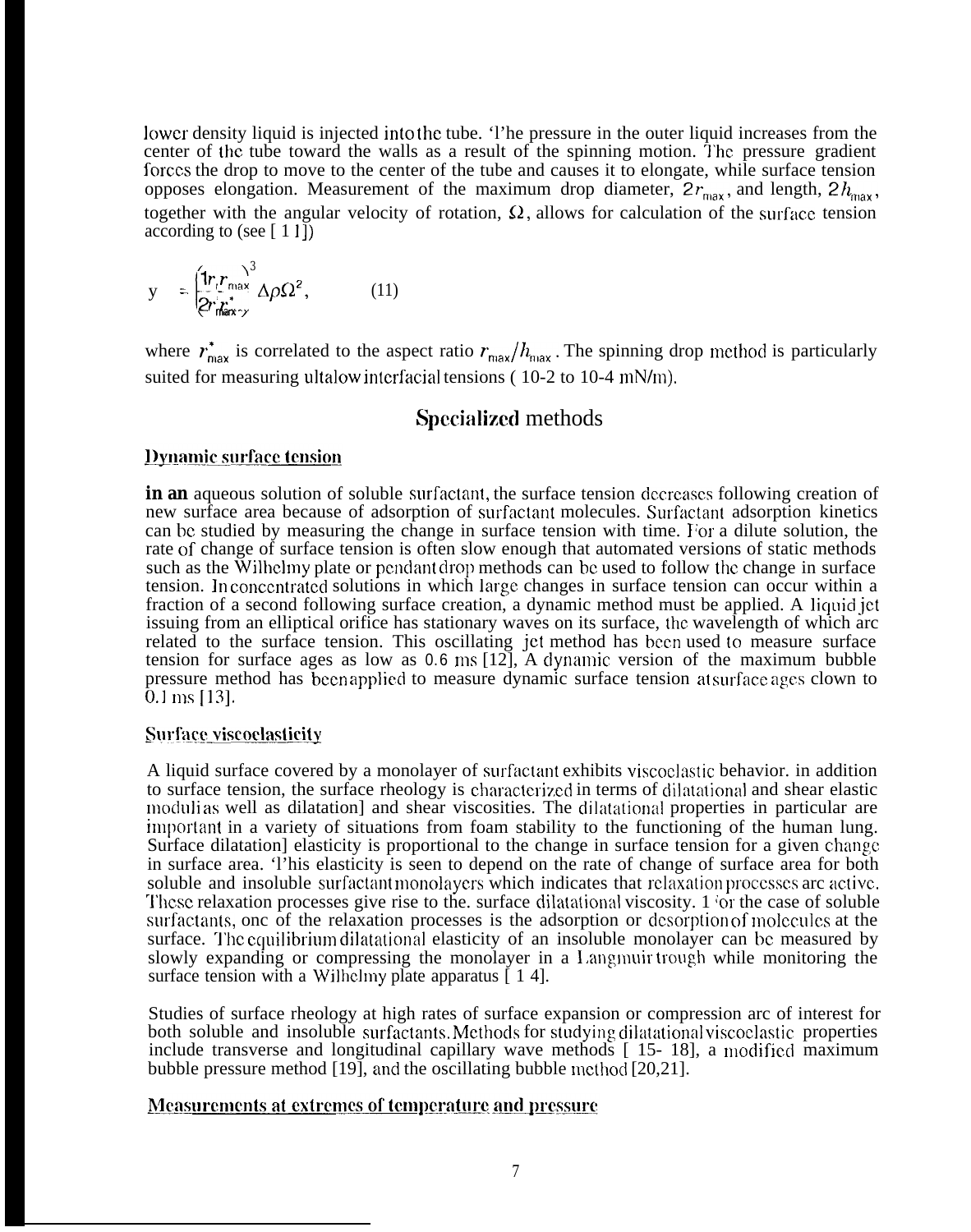Several of the standard methods described in this article can be adapted to make surface or interfacial tension measurements at extreme temperatures and/or pressures. The most common methods used to measure the surface tension of high-temperature molten metals and semiconductors arc the maximum bubble pressure method [22] and the pendant-i sessile-drop method [23-25]. Mcasurcmcnt of the intcrfacial tension between oil and a second immiscible phase at high pressure anti elevated temperature is of interest for understanding aspects of enhanced oil recovery. The pendant drop method has been applied under pressures of  $82 MPa$  at 449 K [26], while a capillary wave method has been applicd  $\tilde{\text{at}}$  136 MPa anti 473 K [27].

## **Interfacial tension**

Measurement of the intcrfacia] tension bctwccn two immiscible liquids can present spccia] difficulties. Measurement by the capillary rise, du Notiy ring, or Wilhelmy plate methods is problematic in that the contact angle is often non zero. The pendant drop  $[7]$  and drop weight [28] methods can both be applied provided that the densities of the two liquids arc sufficiently different. The pendant drop method in particular is widely used for interfacial tension measurement. Interfacial tension between liquids of equal density can be measured by the maximum bubble pressure method  $[29]$  and several other specialized methods  $[30,31]$ . Ultralow values of interfacial tension can be measured by the spinning drop  $[32]$ , pendant drop  $[33]$ , and capillary wave methods [34].

# **References**

- 1. A. W. Adamson, Physical Chemistry of Surfaces. 5th ed., New York: John Wiley and Sons, 1990.
- 2. A. E. Alexander and J. B. Hayter, Determination of surface and interfacial tension, In A. Weissberger and B. W. Rossiter (eels.), *Physical Methods of Chemistry, Part V. Ncw York:* John Wiley anti Sons, 1971.
- 3. A. Couper, Surface tension and its measurement, in B. W. Rossiter and R.C. Baetzold (eds.), *Physical Methods of Chemistry, Volume 9A, 2nd cd., New York: John Wiley and Sons, 1993.*
- 4. J. F. Padday, Surface tension, Part 11. The measurement of surface tension, in E. Matijevic (cd.), Surface and Colloid Science, Volume 1. New York: John Wile.y anti Sons, 1969.
- 5. S. Sugden, 'l'he determination of surface tension from the maximum pressure in bubbles. Part II. J. Čhem. Soc., 125:27-31 1924.
- 6. ASTM Standard D3825-90, Standard method for dynamic surface tension by the fast-bubble tcchniquc.
- 7. D.S, Ambwani and T. Fort, Jr., Pendant drop technique for measuring liquid boundary tensions, In R. J. Good and R. R. Stromberg (eds.), Surface and Colloid Science, Volume 11. *Ncw* York: Plenum Press, 1979.
- 8. Y. Rotenberg, 1-,. Boruvka, and A. W. Neumann, Determination of surface tension and contact angle from the shapes of axisymmetric fluid interfaces.  $J. Colloid Interface Sci., 93$ : 169-183, 1983.
- 9. D. B. Thiessen, D. J. Chione, C. B. McCreary, and W. B. Krantz, Robust digital image analysis of pendant drop shapes. J. Colloid Interface Sci., 177: 658-665, 1996.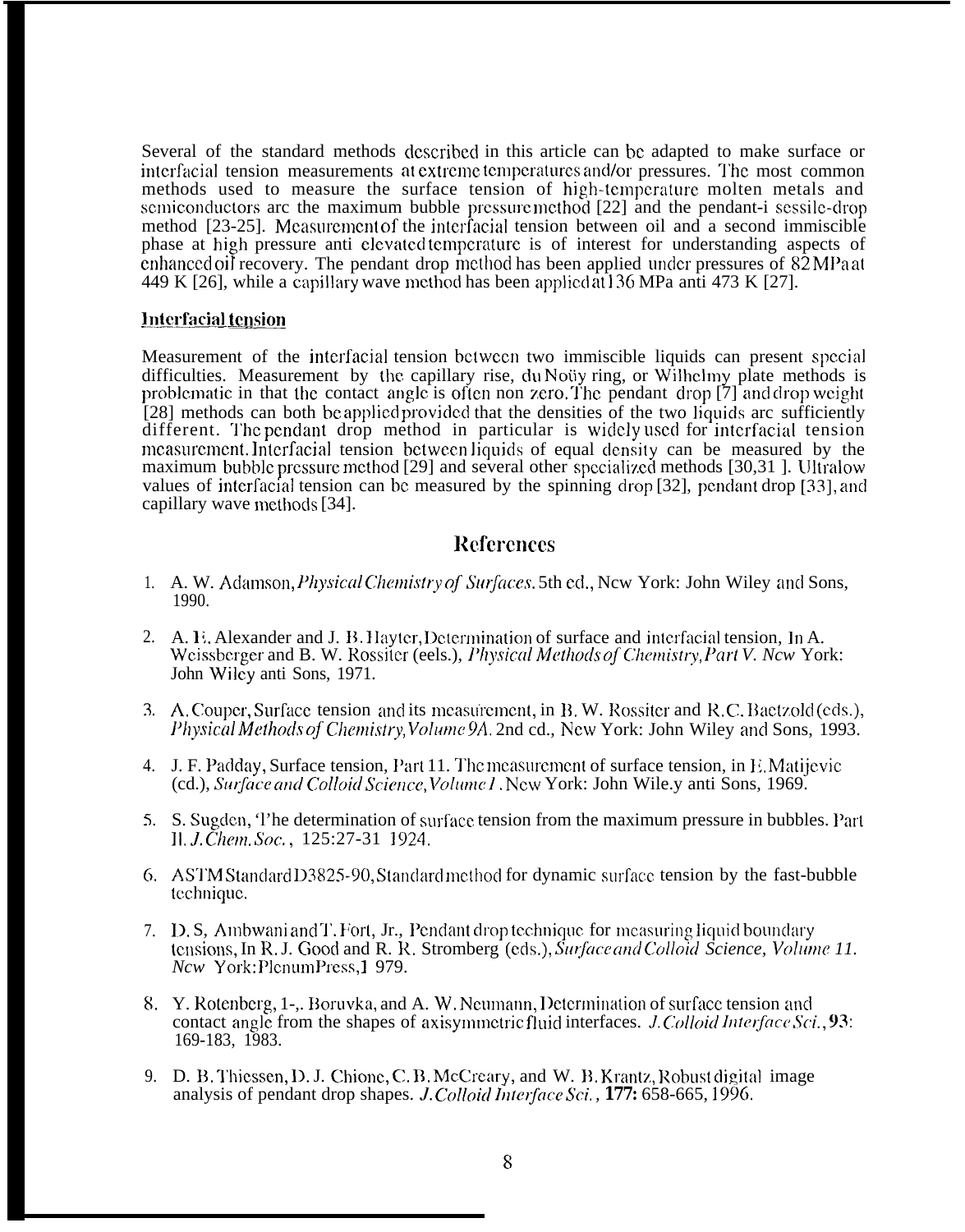- 10. M. 1.. Alexander and M. J. Matteson, The automation of an inter-facial tensiometer. Colloids Surf., 27:201-217, 1987.
- 11. J.C. Slattery and J. Chen, Alternative solution for spinning drop interfacial tensiometer. J. Colloid Interface Sci., 64:371-373, 1978.
- 12. W. D. E. Thomas and I. Potter, Solution/air interfaces 1. An oscillating jet relative method for determining dynamic surface tensions. J. Colloid Interface Sci., SO: 397-412, 1975.
- 13. V. B. Fainerman and R. Miller, Dynamic surface tension measurements in the submillisecond range. J. Colloid Interface Sci., 175: 118-121, 1995.
- 14. G. 1. Gaines, Jr., *insoluble Monolayers at liquid-Gas Interfaces. New York: John Wiley and* Sons, p. 44, 1966.
- 15. Y. Jayalakshmi, L. Ozanne, and D. Langevin, Viscoelasticity of surfactant monolayers. J. Colloid Interface Sci., 170:358-366, 1994.
- 16. B. A, Noskov and T. U. Zubkova, Dilational surface properties of insoluble monolayers. J. Colloid Interface Sci., 170:1-7, 1995.
- 17. D. Langevin, Light-scattering study of monolayer vise oclast icit y. J. Colloid Interface Sci., 80:412-425, 1981.
- 18. K. Miyano, B. M. Abraham, L. Ting and D. T. Wasan, Longitudinal surface waves for the study of dynamic properties of surfactant systems. J.Colloid Interface Sci., 92: 297-302, 1983.
- 19. 1- 1.1.. Kao, D. A. Edwards, D. T. Wasan, and F. Chen, Measurement of interfacial dilatational viscosity at high rates of interface expansion using the maximum bubble pressure method. 1. Gas-1 iquid surface. J. Colloid Interface Sci., 148:247-256, 1992.
- 20. K. Lunkenheimer, C. Hartenstein, R. Miller, and K. D. Wantke, Investigations of the method of the radially oscillating bubble. Colloids Surfaces, 8:2.71-288, 1984.
- 21. D. O. Johnson and K. J. Stebe, oscillating bubble tensiometry: A method for measuring the surfactant adsorptive-desorptive kinetics and the surface dilatational viscosity. J.Colloid *Interface Sci.*, **168**: 21-31, 1994.
- 22. C. Garcia-Cordovilla, E. Louis, and A. Pamies, The surface tension of liquid pure aluminium and aluminium-magnesium alloy. *J. Mat. Sci.*, 21: 2787-2792, 1986.
- 23. B. C. Allen, The surface tension of liquid transition metals at their melting points. Trans. Met. Sot. AIME, 227: 1175-1183, 1963.
- 24. S. C. Hardy, The surface tension of liquid silicon, J. Crystal Growth, 69:456-460, 1984.
- 25. R. Shetty, R. Balasubramanian, and W. R. Wilcox, Surface tension ant] contact angle of molten semiconductor compounds II. Gallium arsenide. J. Crystal Growth, 100:58-62, 1990.
- 26. V. Schoettle and H. Y. Jennings, Jr., I ligh-pressure high-temperature visual cell for interfacial tension measurement. Rev. Sci. *Instrum.*, 39: 386-388, 1968.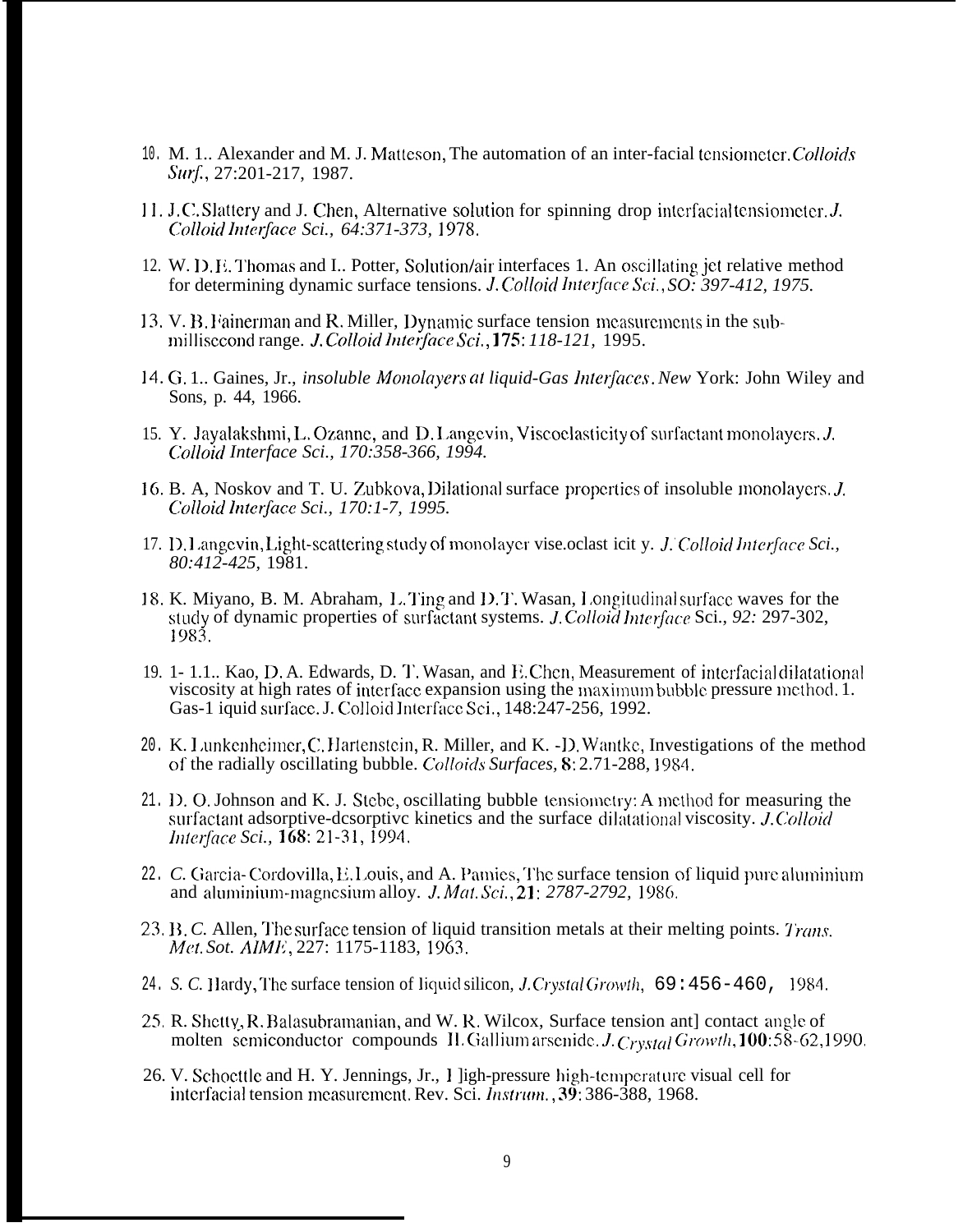- 27. R. Simon and R. 1.. Schmidt, A system for determining fluid properties up to 136 MPa and 473 K. Fluid Phase Equilibria, 10:233-248, 1983.
- 28. K. Hool ant] B. Schuchardt, A new instrument for the measurement of liquid-liquid interfacial tension and the dynamics of interracial tension reduction. *Meas, Sci. Technol.*, 3: 451-457, 1992.
- 29. A. Passerone, L. Liggieri, N. Rando, F. Ravera, and E. Ricci, A new experimental method for the measurement of the interracial tension between immiscible fluids at zero Bond number. J. Colloid Interface Sci., 146:152-162, 1991,
- 30. G. Pétré and G. Wozniak, Measurement of the variation of interfacial tension with temperature between immiscible liquids of equal density. Acts Astronal/tics, 13:669-672, 1986.
- 31. C. Bisch, Uneméthode de mesure de la tension interfaciale de deux liquides de même masse volumique: la méthode du cylindre. C. R. Acad. Sci. Paris, 31211:965-970, 1991.
- 32. D. Chatenay, D. Langevin, J. Meunier, D. Bourbon, P. Lalanne, and A, M. Bellocq, Measurement of low interfacial tension, comparison between a light scattering technique and the spinning drop technique. J. Dispersion Sci. Technol., 3:245-260, 1982.
- 33. J. Hsu, N. Nagarajan, and R. 1.. Robinson, Equilibrium phase compositions, phase densities, and interfacial tensions for  $CO_2$  + hydrocarbon systems. 1.  $CO_2$  -t n-butane. 1. *Chem. Eng.* Data, 30:485-491, 1985.
- 34. D. Langevin, Cal~illary-wave techniques for the measurement of surface tension and surface viscoclasticity. Colloids Surf., 43: 121-131, 1990.

# **Figure Captions**

- Figure 1: Illustration of contact angles and wetting.
- Figure 2: Mechanics at the contact line.
- $1$  igure  $3$ : Mechanics of curved surfaces.
- Figure  $4$ : (a) Pendant drop and (b) scssiledrop showing the characteristic dimensions used in calculating surface tension from drop shape.
- Figure  $5$ : Geometries for: (a) capillary rise method, (b) Wilhelmy plate method, (c) du Notiy ring method, and (d) maximum bubble pressure method.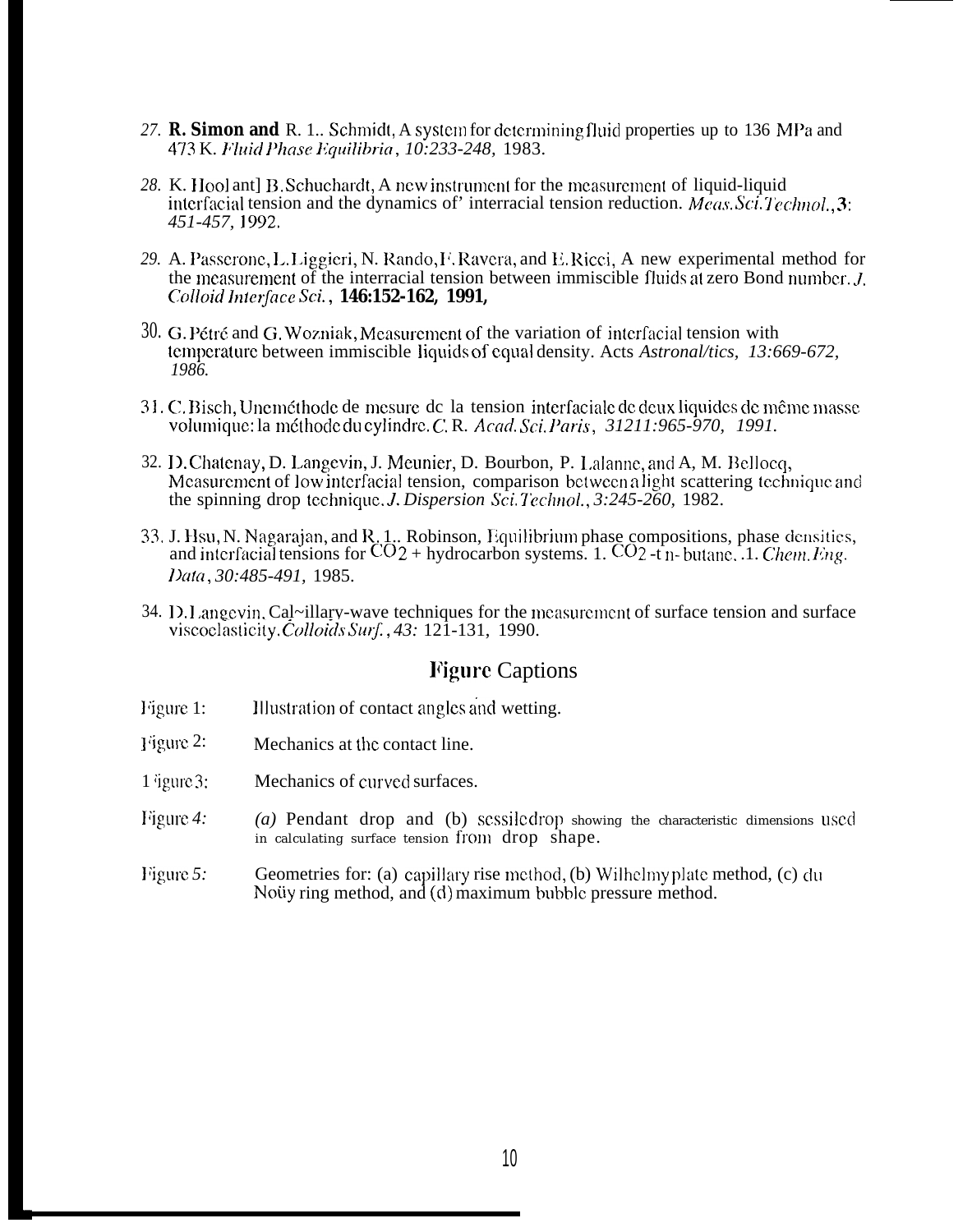| Method                                                    | instrument Type $\mathsf{I}$ Manufacturer(s) |                                         | Approximate Price<br>(Range) |
|-----------------------------------------------------------|----------------------------------------------|-----------------------------------------|------------------------------|
| capi 1 lary rise                                          | manual operation                             | Fisher                                  | \$79                         |
| Wilhelmy plate<br>$/$ du Noüy ring                        | manual operation,<br>mechanical balance      | CSC, Fisher, Kahl                       | $$2,000 - $4,000$            |
| Wilhelmy plate<br>/ du Noüy ring                          | manual operation,<br>electrobalance          | KSV, Lauda, NJMA                        | \$4,000-\$11,000             |
| Wilhelmy plate<br>/ du Noiiy ring                         | automatic operation,<br>electrobalance       | Cahn, Krüss, KSV, NIMA \$9,000-\$24,000 |                              |
| maximum bubble<br>pressure                                | automatic operation                          | Kruss, Lauda, Sensadyne                 | \$5,000-\$23,000             |
| pendant / sessile drop manual operation                   |                                              | Krüss, Rame-Hart                        | \$7,000-\$10,000             |
|                                                           | pendant / sessile drop automatic operation   | AST, FTA, Krüss,<br>Rame-Hart           | \$13,000-\$20,000            |
| drop weight / volume automatic operation<br>spinning drop | manual operation                             | Krüss, Lauda<br>Krüss \$20,100          | \$16,000-\$21,000            |

#### Table J: Commercially available instruments.

Note: Price ranges may reflect differences in degree of automation, the number of accessories included, or variation in price between manufacturers.

'1'able 2. Manufacturers and suppliers of instruments for surface tensionmeasurement.

 $-$ .  $-$ .  $-$  .

**AST** Products 9 Linnell Circle Billerica, MA 01821-3902<br>(508) 663-7652

Brinkmann Instruments, Inc. (distributor for Lauda tensiometers)<br>One Catiaque Road  $\Gamma$ . 0. 130X 1019 Westbury, NY 11590-0207  $(800)$  645-3050

**Cahn Instruments** 1001 Fourier rive Madison, WI 53717  $(608)$  831-5515

CSC Scientific Company, Inc. 8315 Lee Highway Fairfax, VA 22031<br>(800) 458-2558

CTC Technologies, inc. (distributor for NIMA tensiometers) 7925-A North Oracle Road, Suite 364 Tucson, AZ 85704-6356  $(800)$  282-8325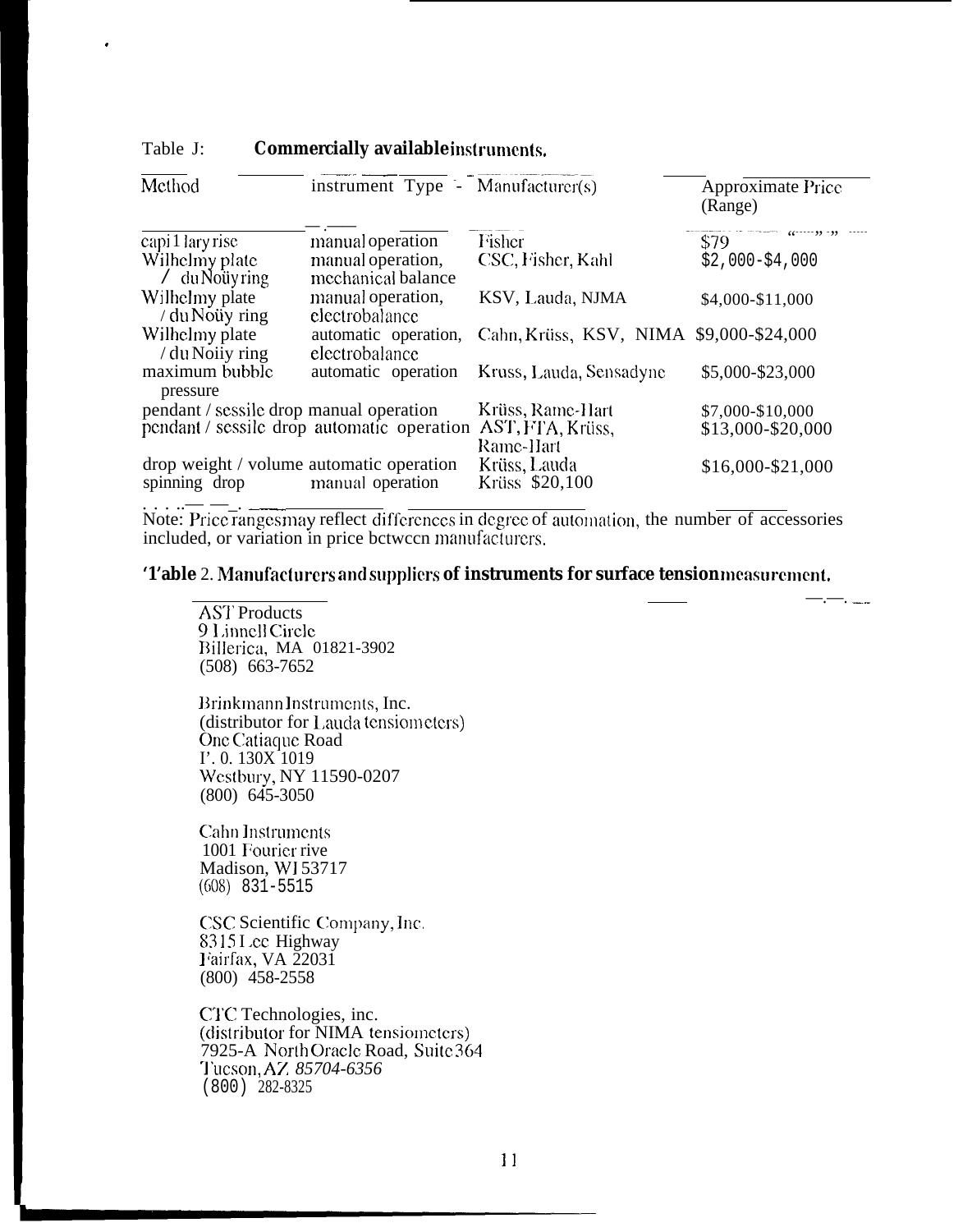First Ten Angstroms (FTA) 465 Dinwiddie Street Portsmouth, VA 23704  $(800)$  949-4110

**Fisher Scientific** 711 Forbes Ave. Pittsburgh, PA 15219-4785  $(800) 766 - 7000$ 

Kahl Scientific Instrument Corp. P.O. Box 1166 El Cajon, CA 92022-1166  $(619)$  444-2158

Krüss USA 9305-B Monroe Road Charlotte, NC 28270- ! 1488  $(704)$  847-8933

**KSV** Instruments USA P. O. Box 192 Monroe, CT 06468  $(800)$  280-6216

Rame-Hart Jnc 8 Morris Ave. Mountain Lakes, NJ 07046  $(201)$  335-0560

Sensa Dyne instrument Div. Olem-Dyne Research Corp. P.O.Box 30430 Mesa, AZ 85275-0430  $(602)$  924-1744





 $(b)$ 

Figure 1

 $\sim$  .

L.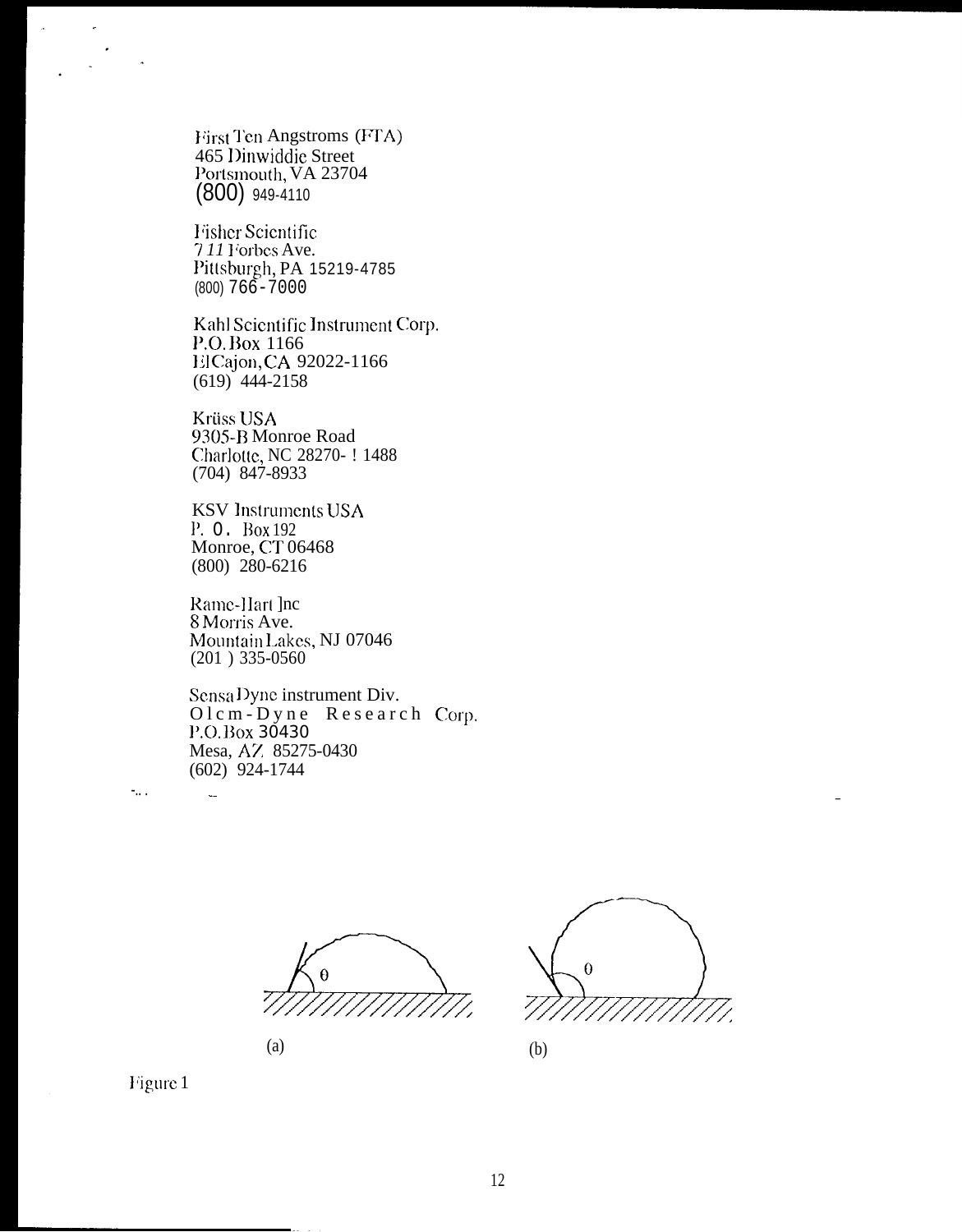



 $\sqrt{2}$ 

 $\ddot{\phantom{1}}$ 









Figure 4